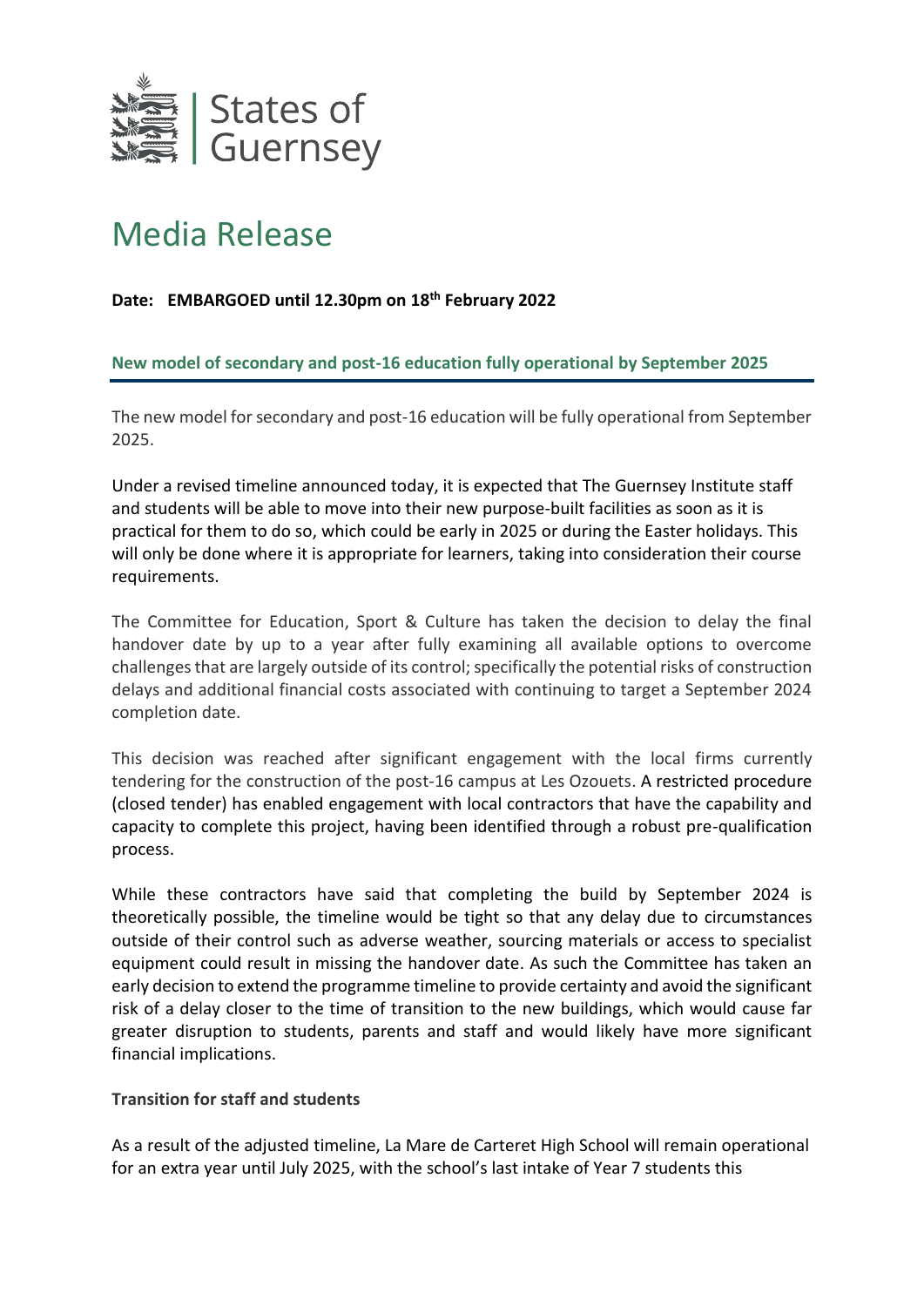September, for the 2022/23 academic year as planned. This is in line with the updated feeder school system which was announced by the Committee last year.

The updated feeder school system will still come into effect in September 2023 with no changes in order to offer certainty to affected parents and students. The table below indicates which secondary school current Year 5 students will attend.

| <b>Secondary School</b> | <b>Feeder Primary Schools from September 2023</b>  |
|-------------------------|----------------------------------------------------|
| Les Beaucamps           | Castel, La Houguette, Forest, St Martin's          |
| St Sampson's            | La Mare de Carteret, Hautes Capelles, Vale         |
| Les Varendes            | Amherst, Notre Dame, St Mary & St Michael, Vauvert |
| La Mare de Carteret     | No Year 7 intake from September 2023               |

When the new model becomes fully operational in September 2025, students from La Mare de Carteret High will all move together to the Les Varendes site as planned.

The Sixth Form Centre will remain at Les Varendes until July 2025.

### **Financial implications**

Naturally, a revised timeline is not without financial impact.

The anticipated savings of £1.2m associated with consolidating into a single post-16 campus will not now be realised until 2026. There might also be additional costs associated with extending the programme. However, the extended timeline also now provides greater flexibility and although indicative costs of maintaining the programme and La Mare de Carteret High School for an extended period is suggested to be up to £1.6m, the Committee is being intentionally prudent at this early stage.

The Committee was not prepared to insist on a 2024 delivery date, since it would have risked increased costs to hit an arbitrary and, what contractors have indicated is a, challenging deadline. Extending the build window now significantly reduces the risk of an overrun of the construction phase and potential associated costs.

Deputy Andrea Dudley-Owen, President of the Committee for Education, Sport & Culture, said:

'We've been open with the community in recent months that the timeline for implementing the new model for secondary and post-16 education was under significant pressures outside of our Committee's control, nevertheless I'm obviously disappointed that we've had to reluctantly agree a new timeframe for the new buildings at the Les Ozouets Campus. This is frustrating primarily as it is an additional year before the benefits of the new system will begin to be felt, but I am satisfied that a huge amount of effort has gone in to looking at everything possible to